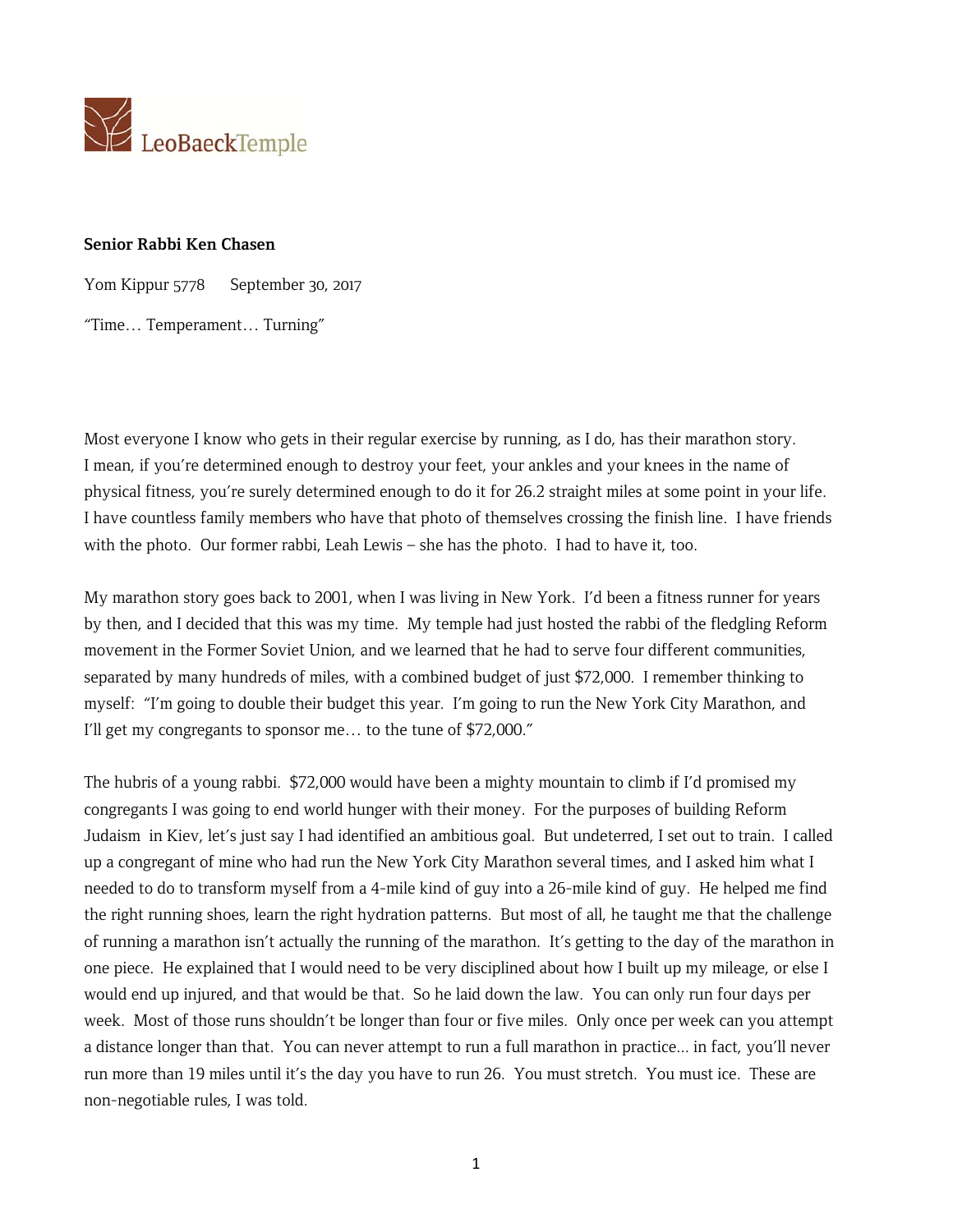Some of you know I can be a little competitive when it comes to athletic endeavors. So of course, I decided that the rules were for mere mortals. I started training, and I got that runner's high. I felt my cardio capacity growing explosively. I was indestructible. And indestructible people who have a busy congregation to run can get by, I figured, with just a little stretching, and maybe with icing just when there's an abundance of time. One day, still more than four months before the marathon, I headed out for a 12-mile practice run. And I was feeling it. My heart fitness was so great, I was barely breaking a sweat. I could have kept running forever.

Long about the three-mile mark, I felt a pretty sharp pain in my right knee. "I'm a marathoner," I remember thinking. "There's supposed to be pain." So I kept running. Nine more miles. By that night, I couldn't walk down the steps in my house without a rail.

The doctor told me I had iliotibial band tendinitis. That's a fancy medical term for what happens to idiots who pile on too many miles thinking they're indestructible. He said that if it was just about my heart health, I was ready to run the marathon already. But I had to stop running immediately and let the tendinitis heal, or I'd never make it to the starting line. "But I can't just stop," I protested. So against his better judgment, he permitted me to cross-train – to ride a bike and use a StairMaster… fitness activities that involved no running, so I could maintain my cardio readiness while waiting for my body to heal.

Only my body never healed. Every time I tried to resume running, usually sooner than doctor's orders, I would try another long run, and like clockwork, each time at the seven-mile mark, my knee would flame. This went on for months, until I finally surrendered, accepting that the Reform Jews of Kiev would have to get by without me.

As I've grown older, I've come to understand that our lives are a lot like training for a marathon. The hardest part is just getting through the process in one piece. You have to be really disciplined about how you build up the miles. You have to stretch. You have to ice. Otherwise, that will be that.

Or at least that's how it often feels. Being a rabbi – your rabbi – means that I am often called upon for "marathon training counsel" when you face the longest runs of your lives. When the marriage ends. When the business collapses. When the doctor's news is devastating. When your child suffers. When the money dries up. When you stumble away from the grave and enter that incomprehensible tomorrow.

Most of us aren't so good about stretching and icing while weathering the life-shaking moments. We tell ourselves, "Just keep piling on the miles. Keep going. Be active. Be strong. Be indestructible." Of course, our very essence as humans is that we are destructible. Try though we may to flee that fact, we have this day to offer its sober reminder. We are destructible – it's guaranteed, in fact – so how we navigate the forces that take us apart has an enormous impact upon what our short lives will be like, and sometimes even upon how long our short lives may last.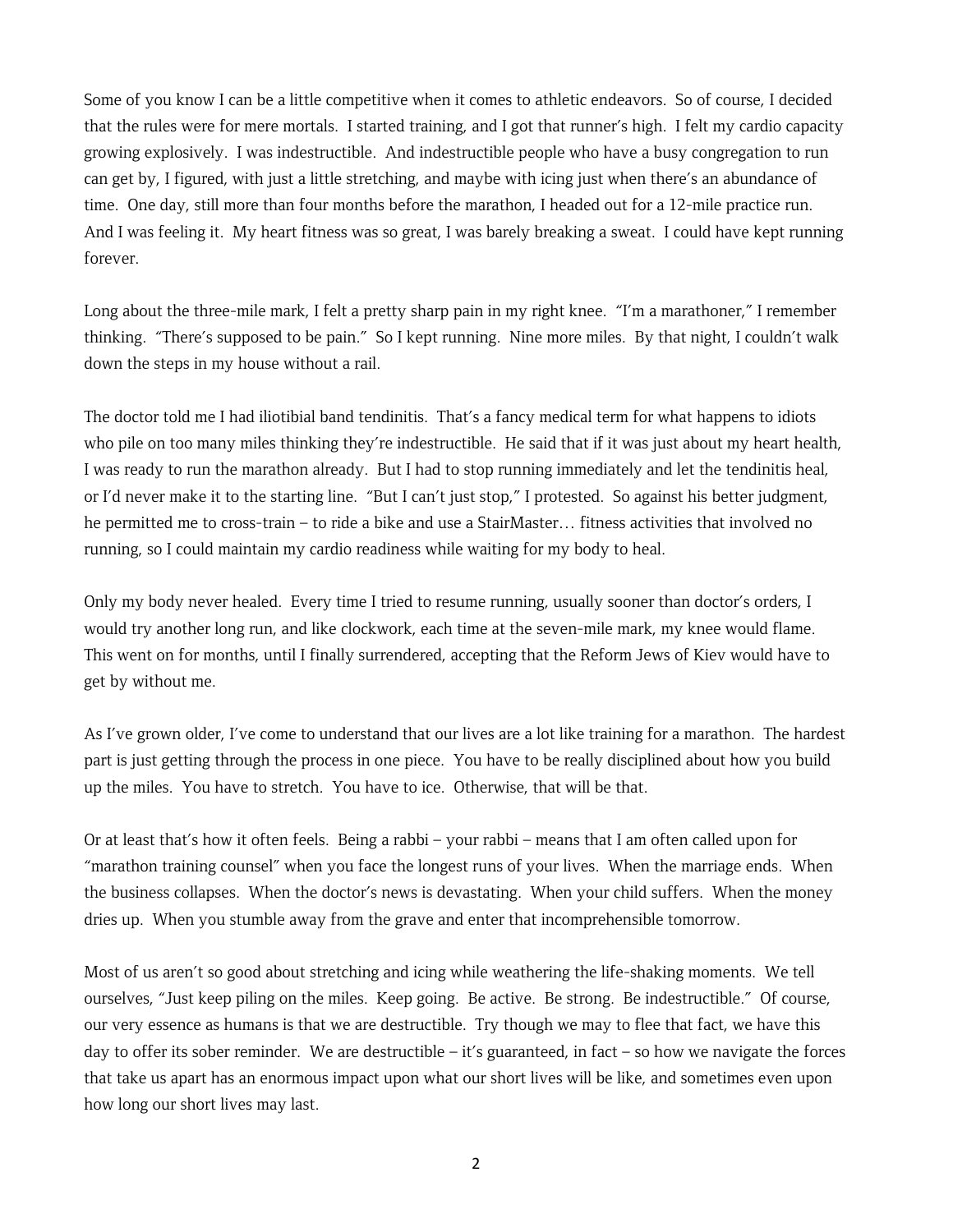And let's be clear – the forces that take us apart aren't only in our personal lives. Some of them are in our collective life. I have spoken with so many of you about this, and I can see it in your eyes even now. The state of our country and our world, beset with a growing tribal hatred that threatens our serenity, our safety, and the very character of our nation, is literally savaging our souls. We aren't sleeping as we should. We're on edge, afraid, hostile. And we feel like we can't even afford a moment's respite, because everything is just too tenuous to permit looking away. And so we're caught up in a relentless tension pulsating in the public sphere – and feeling like our only option is just to keep pushing, keep fighting, keep piling on the miles.

I'm not sure if there's a special name for iliotibial band tendinitis of the spirit. I am sure that most of us are suffering from it. And it means that our souls can barely walk sometimes, and yet we keep forcing them to run. Like the young mom who recently told me, "I can't have even one more new burden placed upon me right now… I will snap." A lot of us feel that way.

So what can we do about it? Well, these holy days have included a number of answers that we, your rabbis, have sought to propose. On Rosh Hashanah eve, Rabbi Berney urged us to seek refuge from a violent and scary world by more intentionally choosing words and actions that reduce the dangers, especially to women. The next morning, we considered how "rehumanizing" others – particularly those with whom we disagree – can free us from the hatred that is being stoked inside of us. Last night, Rabbi Ross reminded us of how our trust and faith in being a part of something bigger than ourselves can be a source of tremendous sustenance and comfort. Our tradition is, of course, filled with wisdom designed to help us get through the process of living in one piece – to help us build up the miles in a way that makes us stronger, not more feeble.

This morning, I want to propose three more disciplines, drawn from our tradition, for finding equanimity and resilience when we are pushing ourselves through the longest runs of our lives. This is by no means intended to be an exhaustive list; so much of our tradition is aimed at this goal that it would be impossible to share all of Judaism's insights on the subject. But these three, I believe, are well suited to this particular moment, when the collective public marathon and the separate personal marathons of our lives are converging in a manner that demands some conscious strategy for self and soul preservation.

It so happens that the three all start with the same letter… three Ts. The first discipline is time – and by this, I mean Judaism's profound understanding of time and our positioning within it. Many great Jewish thinkers have attempted to describe the Jewish concept of time, but my favorite to have done so in recent years is my dear friend, colleague and former classmate Rabbi Yael Splansky, who serves as senior rabbi of her longtime synagogue in Toronto. Rabbi Splansky wrote these words two years ago as part of her announcement to her congregants that she had been diagnosed with breast cancer. She was in her early forties at the time – a wife and a mother, and also her community's spiritual leader. So she knew that her news was going to land hard. To create the context for revealing her diagnosis, she wrote the following: "Jewish resilience is a distinct kind of resilience. It has to do with time. When the Jewish People is faced with adversity, our greatest evidence that we can endure it is the past and our greatest motivator to endure it is the future. We *can* carry on because generations before us have proven that we can; we *must* carry on because future generations depend on it.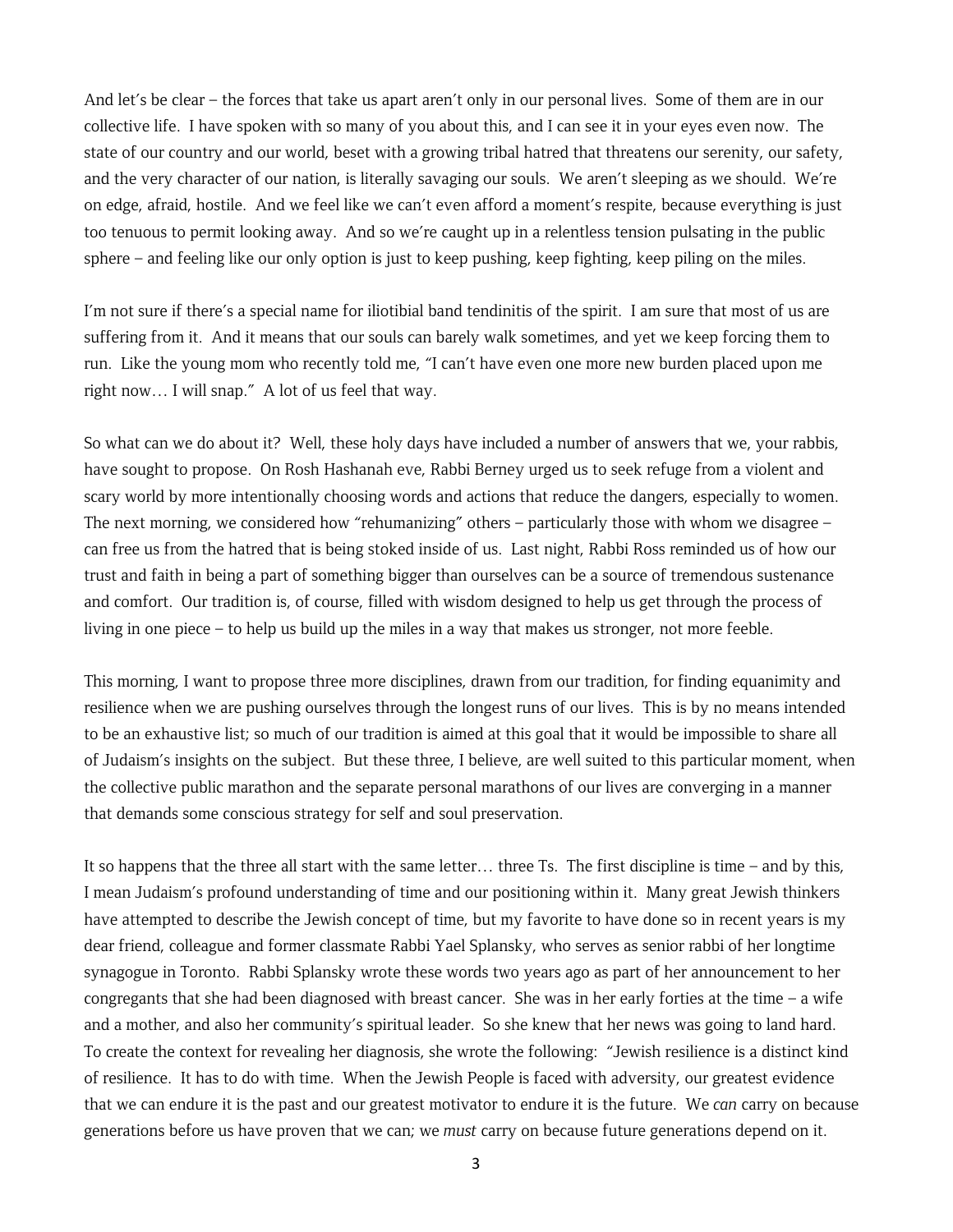This is a kind of faith that even the most unattached Jew carries with him wherever he goes. It's a faith that resides not in the *neshama* (the soul), but in the *kishkes* (the gut)."

Rabbi Splansky is suggesting a version of faith that is hardwired into us Jews, even the most God-averse among us. Her teaching reminded me of a story written by the legendary giant of modern Hebrew literature, Shai Agnon. In his story *Pi Shnayim*, "Twice Over," he describes a man paralyzed by a decision he has to make on Yom Kippur eve… which of two *tallitot* he should wear to services. One was a *tallit* he inherited from his father-in-law upon his death. It was wrapped around one of the many holy books his father-in-law left to him from his majestic collection. This *tallit* held the power of the past – when wrapped inside it, he could hear the voices of his ancestors and feel the old world reaching to him. The other *tallit* had no such history. He had purchased it for himself when he made *aliyah* to Israel, and he imagined it carrying the story that was still to come in his life – the future that was yet untold. It would someday hold the kind of gravity and power for others that his father-in-law's *tallit* held for him.

So there he stands, with Kol Nidre eve beckoning, and he needs to choose. Will he wear the *tallit* of his past or of his future? He suffers over his decision, laboring over every imaginable angle worth considering. Finally, in an act of surrender, he simply closes his eyes, grabs for whichever one happens to land in his fingers, and he rushes off to the synagogue. The trouble is: when he gets there, the sanctuary is empty. He had agonized for so long that services were over. He had missed Kol Nidre because he couldn't choose between the *tallit* of his past and the *tallit* of his future. And he describes himself as "an apothecary, so long at work mixing powders for a drug, that in the meantime the patient dies."

This is what Judaism teaches it is to be paralyzed by the present. When we are most demoralized and overmatched by the moment, feeling overwhelmed by the consequence of the instant, Judaism, with all of its rituals and blessings for moments in time, is there to remind us to wear both *tallitot* at the same time. Past and future – for the present, no matter how enormous it may seem, is situated amid so much more. The past reminds us that we can endure. The future reminds us why we must endure. Not to fix it all, but to do our part.

It is exactly as was taught by Rabbi Splansky, who thank God is now well again. And with both *tallitot* draped around our shoulders, hugging us in our moments of greatest fear and doubt, we are steadied enough to see: the matters that are plaguing us have been experienced and discussed and lived through for thousands of years. And with just a little humility before the grand rush of time, we can look to the future with tremendous hope, even in our darkest hours, because our small contribution to advancing love or peace or wisdom – we can still make it, even while dying. Our brushstroke on the painting of the human story.

A second discipline – having to do with our temperament. When we are most troubled either by dark challenges in our personal lives or in the world or both, we are often inclined to become pretty dark ourselves. It feels frivolous, unserious – maybe even oblivious – to remain light. But our tradition has long pointed to the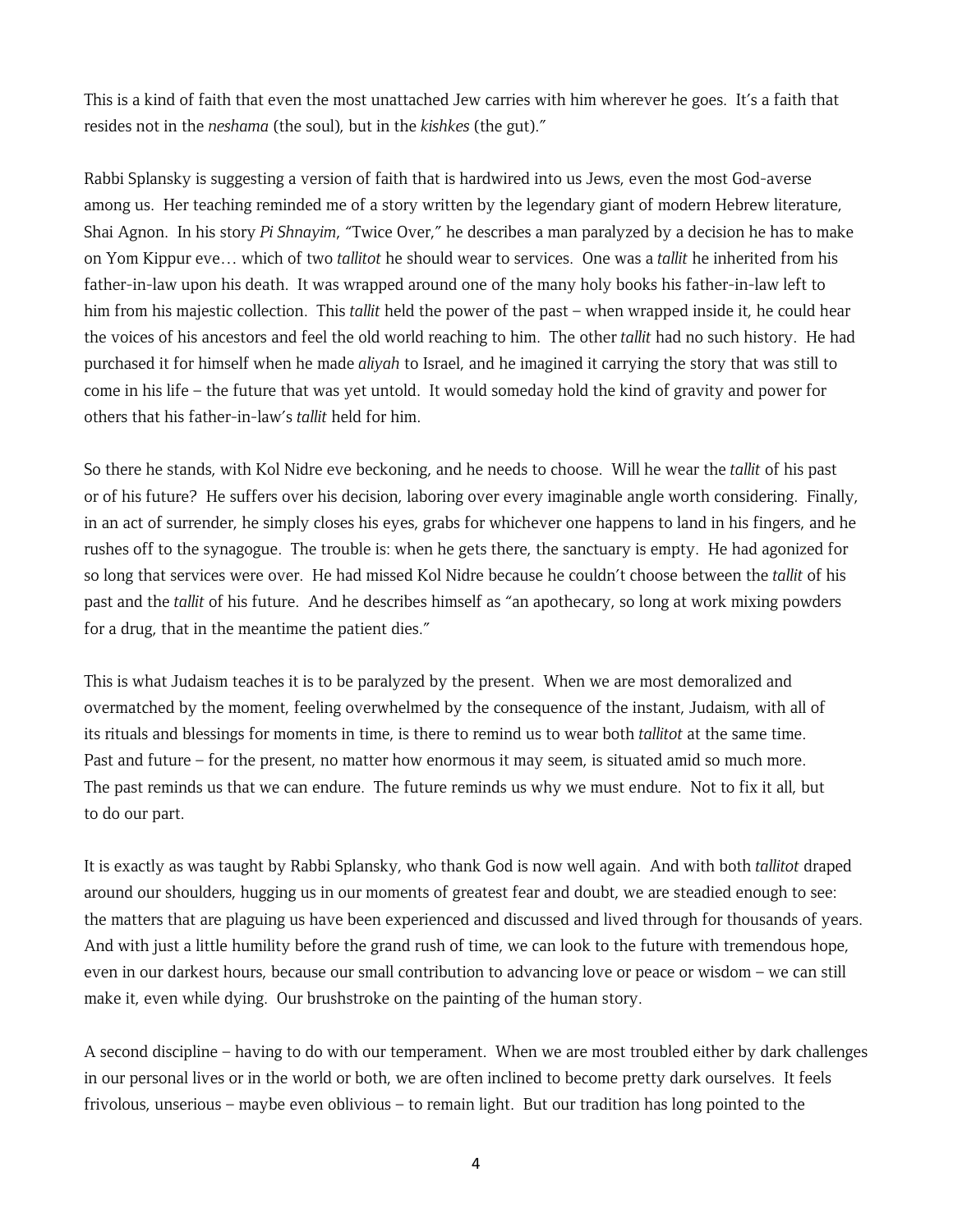corrosiveness of that impulse. Not only does it make us more miserable than we need to be. It makes us less effective, less capable of inspiring ourselves and others.

When the great 20<sup>th</sup> century Orthodox rabbi, Aryeh Kaplan, was asked whether the Talmud had jokes in it, he replied, "Yes, but they are all old." So perhaps our ancient rabbinic literature is not your best source for cutting-edge humor, but that doesn't mean it devalues humor. Quite the opposite, in fact. The Talmud records the story of a rabbi named Beroka Hoza'ah, who would from time to time be visited by the prophet Elijah when he was in the marketplace. Once, he asked the prophet, "Is there anyone in this marketplace who has a share in the World to Come?" Elijah answered, "No," but soon, two men walked by, and Elijah said, "These two… they have a share in the World to Come." So naturally, the rabbi rushed over to ask them what they did for a living. "We are comedians," they said. "When we see people who are depressed, we cheer them up. And when we see two people quarreling, we strain hard to make peace between them."

I can't say whether our people's historical propensity for comedy was a response to that teaching. What I can say is: when our tradition teaches the importance of laughter, even in times of great trouble, it's not suggesting some sort of gratuitous silliness. After all, one of the deepest spiritual voices of Jewish history, Reb Nachman, famously taught, "It is a great mitzvah always to be happy." Now, you have to understand that Nachman had his own well-chronicled struggles with depression and despair, so he surely wasn't arguing for mindless giddiness. He was encouraging the discipline of retaining a lightness of soul – one which unlocks our capacity to deepen human connection and possibility, and to disarm conflict, just as the marketplace comedians in the Talmud strove to do. And let's be honest – you already know that Nachman was right, because I've seen you… laughing through your tears while telling a story at the bedside of your dying loved one… leaning on your sense of humor when you lost your job… bursting out in laughter while sharing remembrances at the *shiva* house. We don't laugh because we don't understand the seriousness. We laugh because it is a great mitzvah always to be happy, and we discover that if our souls are able to touch joy while facing the height of the pain, we will remain able to touch joy while living with the pain.

If this still feels tone deaf to the difficulty of this moment in our world or in your personal life, consider the following excerpt from an obituary that was written last year upon the death of the Holocaust's survivor of all survivors, Elie Wiesel: "Mr. Wiesel," it read, "was liberated from the Buchenwald camp as a 16-year old but at his funeral he was remembered for a legacy little known by those outside his immediate circle: he loved to laugh." Indeed, news reports about the funeral described the eulogy delivered by Ted Koppel, who was one of Wiesel's close friends over many decades. He told listeners about how funny Elie Wiesel was – about how they were always working to come up with ways to make each other laugh.

If times weren't too dark for Elie Wiesel to retain a lightness of soul, it's certainly not too dark for us right now. For the sake of bringing peace and changing hearts, including our own, let us strive to follow his example.

Which leads us to the third discipline – the one that brings us all here today. In Hebrew, it's called *teshuvah*. In English, we often translate it as "repentance," but what it actually means is "turning" – as in "turning"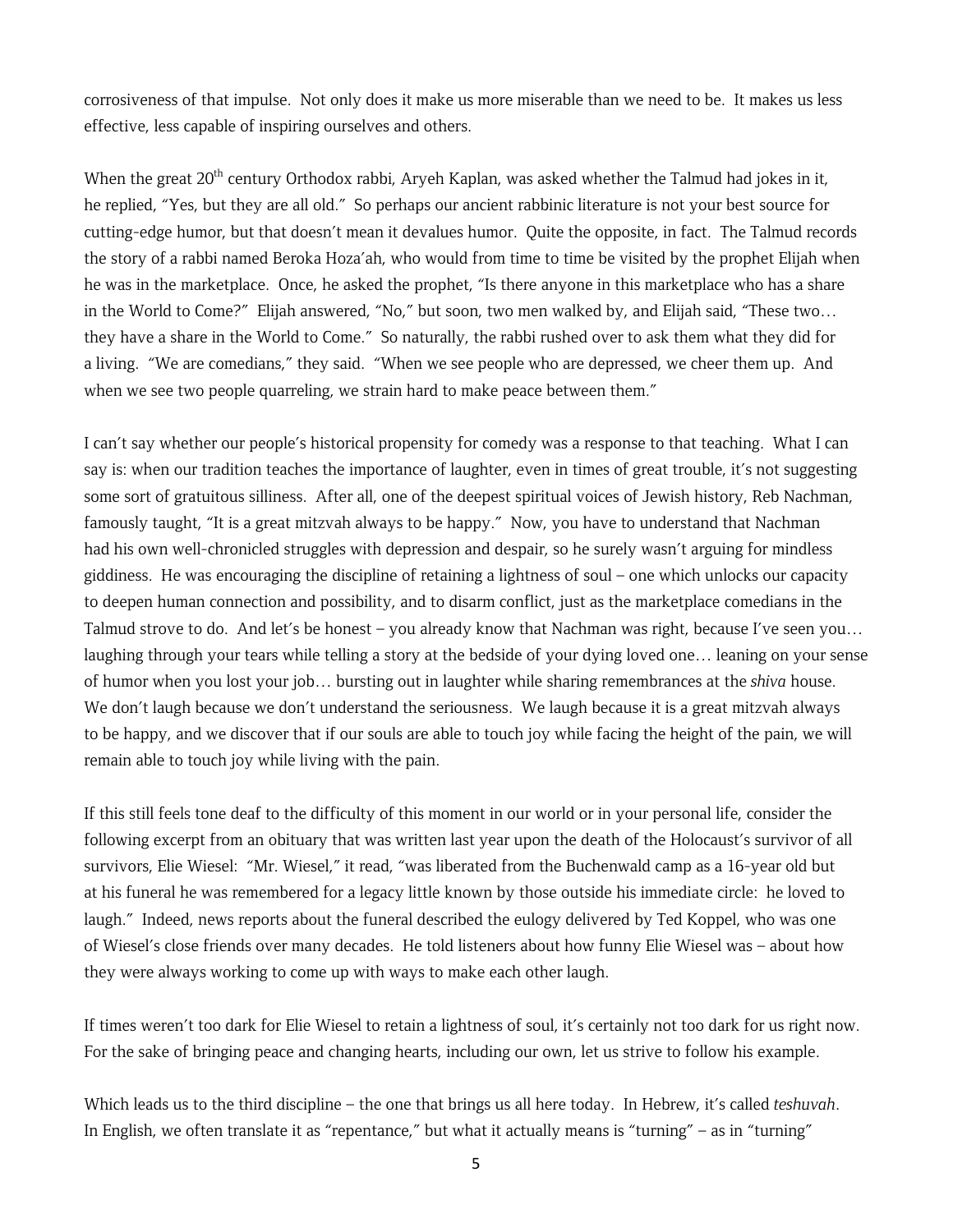ourselves back toward our higher impulses, realigning our actions with our values. That's what this season of the High Holydays, with its crescendo on this Day of Atonement, is supposed to be about. Most of us think about this as an exercise in guilt – a rigorous time of admission and often shame over what we've become and not become. Sounds like the kind of activity more likely to drain our resilience than restore it. But that's not what our sages teach us to see in these days. To them, *teshuvah* – turning – was about rebirth… our rebirth… and what could be more renewing for our souls than that?

The great pioneer of the *Musar* movement, Rabbi Israel Salanter, pointed out that "the *Midrash* teaches, 'Everything that came into being during the six days of Creation requires improvement'… Our world is a world of transformation. When we are improving and refining ourselves, we are in concert with the Divine plan – fulfilling our purpose for existing in this world… Not only is the human being created for this purpose, but he is also given the ability… to attain this supreme goal." That's what Rosh Hashanah was supposed to trigger for us. We were to be as new creations ourselves – birthday of the world, birthday of us – and then to spend these first days of our new lives working tirelessly to transform.

Every single one of us knows how hard it is to live up to that vision. All you have to do is think about "those sins." You know the ones I'm talking about – the ones you now accept as habits. They're the sins you think and pray about every year, because they don't change. You feel ashamed of them, but in truth, you've learned to tolerate them in yourself. You're not so keen on tolerating them in your children, who have learned them from you, or in other people throughout the various corners of your life. But in you, they've become regrettable expectations. You annually announce to yourself your intention to defeat them. And then you're back again a year later, sitting here with them in embarrassment, just as you did the year before.

Just imagine if this year, you managed to break that cycle with even one of "those sins?" Imagine what it would feel like to transform yourself – to transcend yourself? It would be one of the greatest accomplishments of your life. It would revolutionize your relationships with the people you love the most. And it would prove to you the capacity for human change – right at the moment in our world when we so desperately need to believe again in that capacity. Want to change a broken world? Start by asking yourself: "Who am I to change a broken world?" Maybe if you can change the broken you – and I, the broken me – we might truly believe that redemption is possible for the broken we.

This is precisely what the great Jewish philosopher Martin Buber meant when he wrote: "In the (person) who does *teshuvah*, creation begins anew; in his renewal the substance of the world is renewed." That's the power of this day, this season. Use it well – then take it home, turn it into real change, and kindle in yourself an optimism about what is possible for all of humanity that will revive your flagging hope. If ever there was a moment for doing the real work of human change – *this* human's change – this is that moment.

Time, temperament, and turning. Three tools that our tradition has gifted to us to help us rebuild our sagging spirits. They're the ice packs and stretching regimens we need in order to make it through the process of living in one piece. When the miles are piling up, and you are feeling and fearing just how destructible you are –